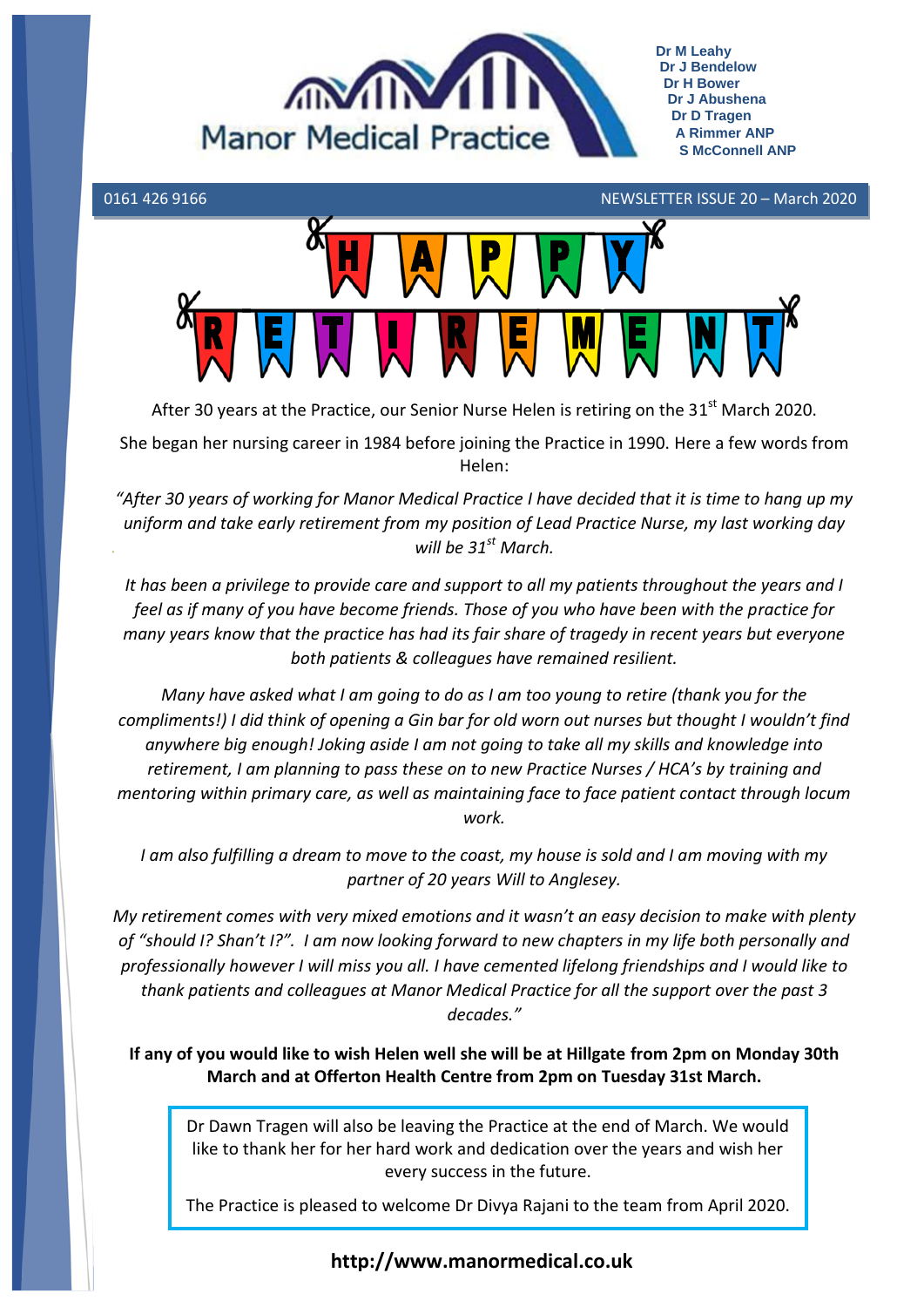

0161 426 9166 NEWSLETTER ISSUE 20 – March 2020

# **PUSH DOCTOR – GP VIDEO CONSULTATIONS**

#### **FROM APRIL 2020, THE PRACTICE WILL BE ABLE TO OFFER PATIENTS THE OPTION TO SEE A GP VIA VIDEO CHAT FROM THEIR LAPTOP, SMARTPHONE OR TABLET**

Push Doctor is now working in close partnership with the NHS in Primary Care to offer patients more choice in how and where they can see a GP. Thousands of patients in the UK are now using online GPs who can treat almost anything that GPs in surgery can without the waiting times and travelling.

Push Doctor GPs will be able to see your records just as our GPs can, and their notes will be added to our system. Patients will be connected to a GP through the Push Doctor app where a video consultation will take place. These are just like face-to-face consultation; GPs will still discuss patients' symptoms, they can still look at affected areas with the device's camera, listen out for tell-tale signs using the microphone, and provide prescriptions, referral letters and fit notes when necessary.

They are also regulated by the Care Quality Commission (CQC) who regulates health and social care services in England.

**This service will go live at the Practice in April 2020 – more information will be emailed out to all patients on our mailing list nearer the time as well as being available in surgery.** 

**In the meantime, take a look at the Push Doctor website where you can find more information about how the service works and the conditions and/or concerns they are able to treat.**

**<https://www.pushdoctor.co.uk/>**



**You are now able to book your Smear test at the 7 Day Access Service.**

The service runs appointments from 6:30pm to 8pm on weekday evenings and between 8am and 1pm at the weekends, giving you more access to appointments at times that may be more convenient for you.

You can book your Smear by calling the Practice and asking for an appointment in the **7 Day Access Service.**

Please be aware that these appointments operate from different hubs around Stockport. Please check with Reception where your appointment is located.

Cervical screening is one of the best ways to protect yourself from cervical cancer. Everyone with a cervix between the ages of 25 and 64 should go for regular screening and will be sent a letter inviting them to book an appointment.

For more information about cervical screening you can visit:

<https://www.nhs.uk/conditions/cervical-screening/>

<https://www.jostrust.org.uk/information/cervical-screening>







**http://www.manormedical.co.uk**